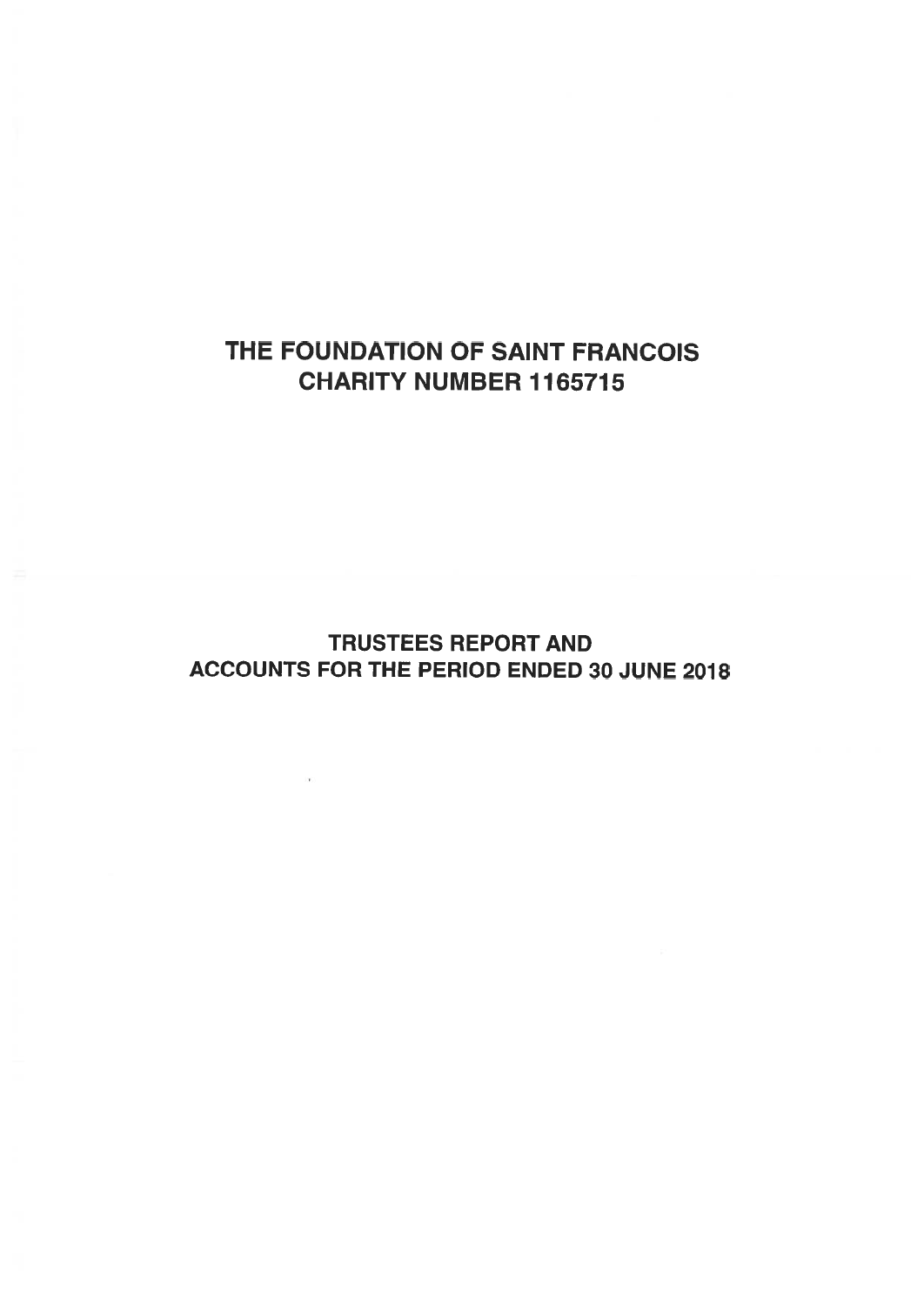### **CONTENTS**

|                                          | Page        |
|------------------------------------------|-------------|
| <b>Trustees' Report</b>                  | $1 - 4$     |
| Independent Examiner's Report            | 5           |
| <b>Statement of Financial Activities</b> | 6           |
| <b>Balance Sheet</b>                     | 7           |
| Notes to Financial Activities            | $8 -$<br>11 |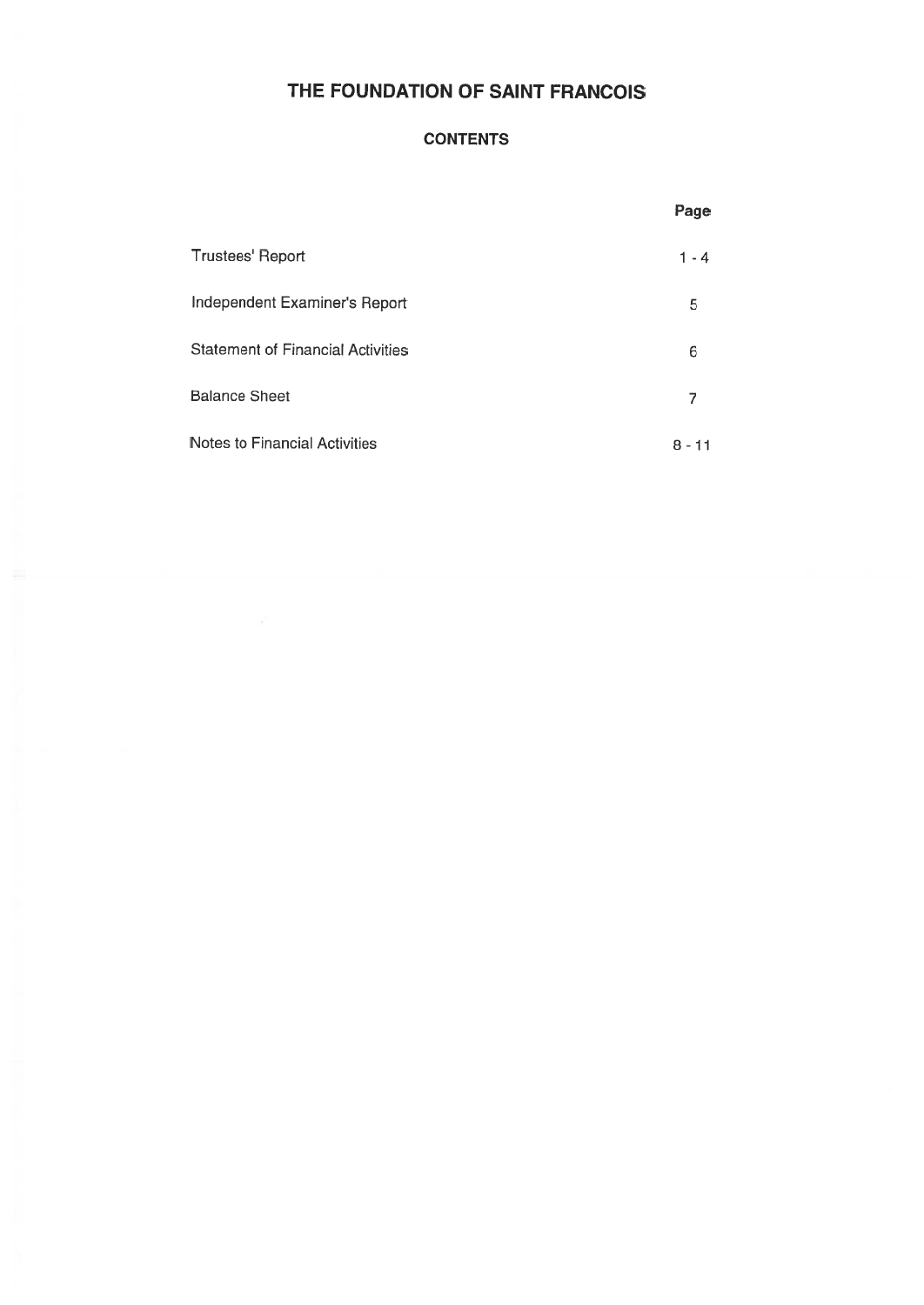### TRUSTEES' REPORT FOR THE PERIOD TO 30 JUNE 2078

The trustees are <sup>p</sup>leased to presen<sup>t</sup> their annual trustees' repor<sup>t</sup> together with the financial statements of the charity for the period ending 30 June 2018.

### Reference and administrative information

Name of charity The Foundation of Saint Francois (the Charity)

Charity Registration Number 1165715

Address of the Principal Office of the Charity

50 Broadway, London SWIH OBL

#### **Trustees**

Mr X J de Ia Rochefoucauld (Chairman)

Mr S P Weil

Mr S de Ia Rochefoucauld

Mr A de Ia Rochefoucauld

### **Officer**

Mrs H D'Monte (secretary to the trustees)

#### **Solicitors**

Bircham Dyson Bell, 50 Broadway, London, SW1 OBL

### Independent Examiner

Mrs Julia Strike TEP, 50 Broadway, London, SW1H 0BL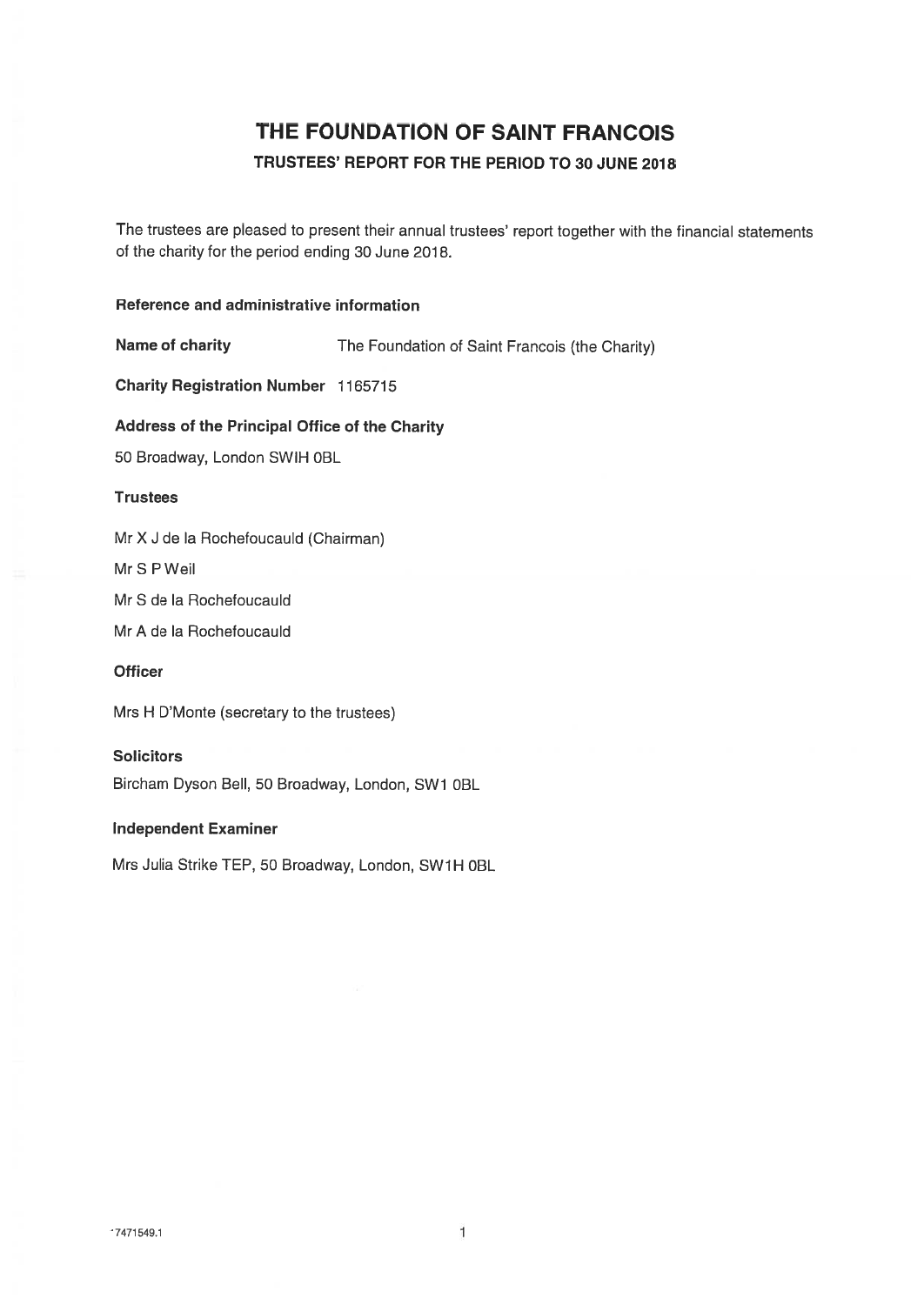#### Structure Governance and Management

#### Governing document

Deed dated <sup>4</sup> December <sup>2014</sup> (the Deed) established the Charity. New Trustees are appointed by resolution of the Trustees completed in accordance with clause 8.1.1 of the Deed, or by deed. There should always be <sup>a</sup> minimum of <sup>3</sup> Trustees. Induction and Training for New Trustees is provided when relevant. It would be the responsibility of the senior trustee to explain the new Trustees responsibilities and duties, whilst providing copies of the Charity instrument, past accounts and guidance booklets provided by the Charity Commission. No special skills are required as the Charity does not provide <sup>a</sup> service.

#### Risk Management

The Trustees have considered the main areas of risk and are of the opinion that the Charity has the resources and systems that, under normal conditions, will allow these risks to be mitigated to an acceptable level in its day-to-day operations.

### Public Benefit

The Trustees have referred to the guidance contained in the Charity Commission' <sup>s</sup> general guidance on public benefit, and in particular the guidance on charities for the advancement of religion, when reviewing the Charity's aims and objectives and in <sup>p</sup>lanning future activities and deciding on the grants for the year. The Objectives and Activities section of the report provide <sup>a</sup> brief summary of activities undertaken.

#### Objectives and Activities

The Charity was established as <sup>a</sup> charity in <sup>2014</sup> and was registered with the Charity Commission on <sup>23</sup> February 2016, with the specific charitable object of the advancement of the Roman Catholic faith throughout the world and has applied the Charity Fund and the income derived from it accordingly.

In general terms the Trustees consider the position at their regular meetings and donations are made as they deem appropriate.

The Trustees received grant income from the US Foundation, The Foundation of St Benedict (the US Foundation) during the period ended <sup>30</sup> June 2018. The funds received from the US Foundation are held under the terms of various Expenditure Responsibility Grant Agreements (the Agreements). The Trustees have created <sup>a</sup> contingency fund containing the donation from the US Foundation so that they can report to the US Foundation as and when the funds are utilised as per the terms of the Agreements.

The trustees made grants to promote the Catholic faith and support the Benedictine Order.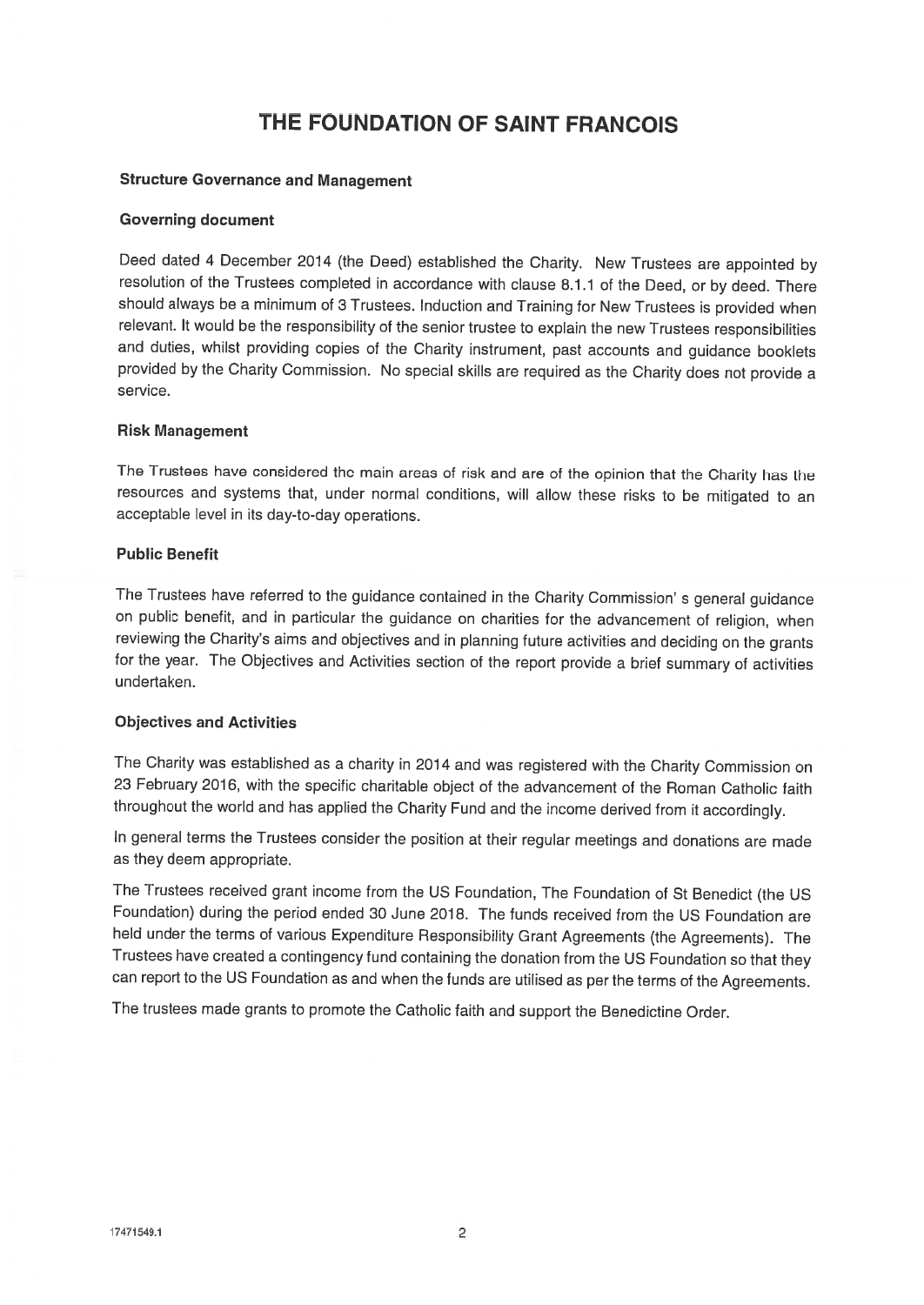### Financial Review

#### Funding Policy:

The Trustees do not seek to raise money from the general public since funding is obtained from private donations. The Trustees have appointed Rathbones to advise them on their investments and have agreed an investment policy. The Charity Deed confers on the Trustees very wide powers of investment.

#### Reserves

One donation was received in the period totalling £104,123, as detailed in note <sup>2</sup> of these accounts. It was received in the Unrestricted and Expendable Endowment and will be known as The Contingency Fund.

The Trustees are formalising their grant <sup>g</sup>iving and considering <sup>a</sup> number of ways to support their aims. They would normally aim to spend the income arising in any one year.

#### Charitable grants

<sup>A</sup> Charitable grants were made in the year of £3,000 (2017- £10,000).

#### Support costs

Expenditure relating to the management and administration of the Charity amounted to £3,202 (2017- £12,498).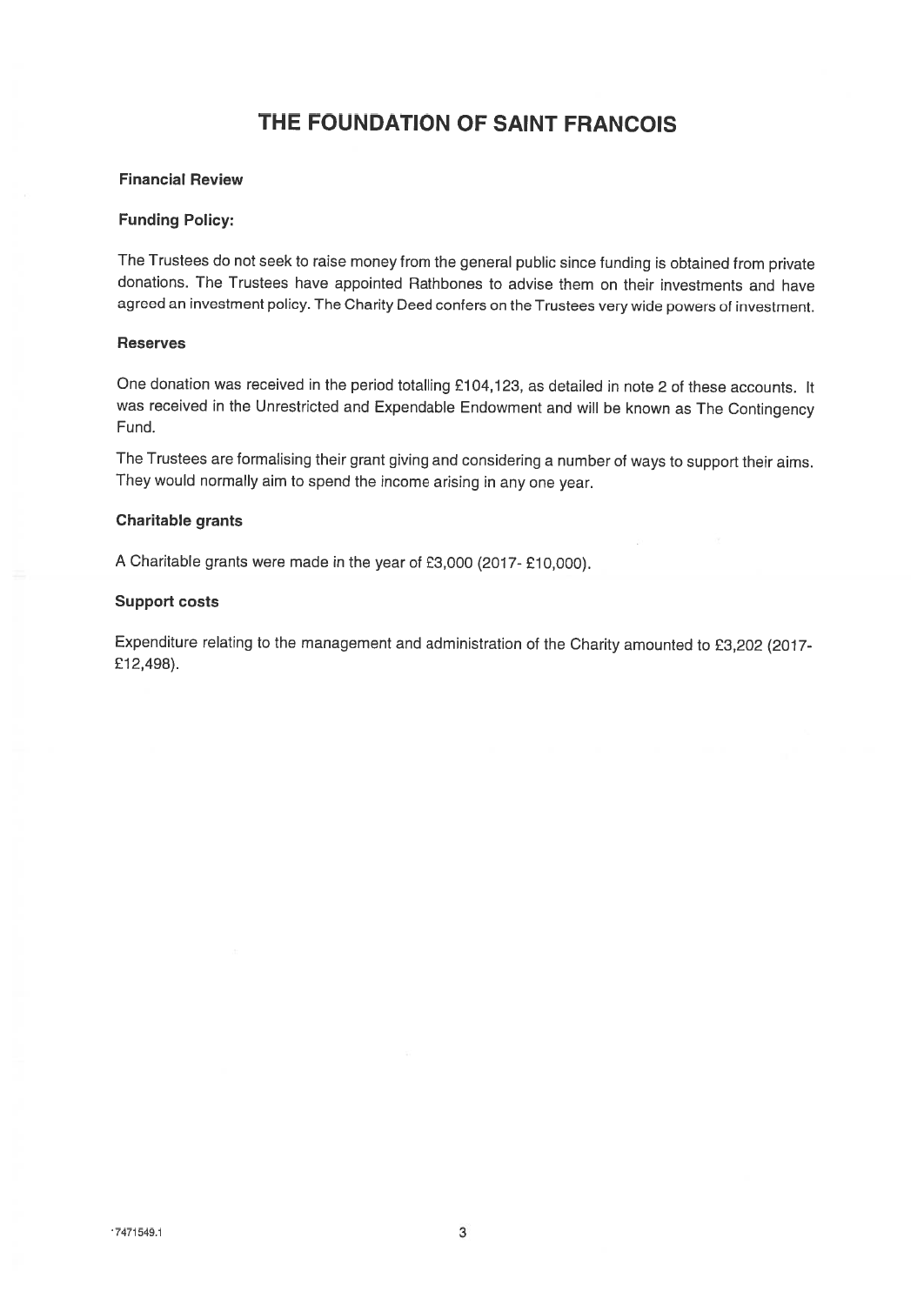### Statement of Trustee Responsibilities

The Charities Act <sup>2011</sup> requires the trustees to prepare for each financial year financial statements which <sup>g</sup>ive <sup>a</sup> true and fair view of the Charity's financial activities during the year and of its financial position at the year end. In preparing the financial statements the trustees are required to:

- Select suitable accounting policies and apply them consistently;
- Make judgements and estimates that are reasonable and prudent;
- State whether applicable accounting standards have been followed, subject to any material departures disclosed and explained in the financial statements; and
- Prepare the financial statements on the going concern basis unless it is inappropriate to presume that this basis applies.

The trustees are responsible for ensuring proper accounting records are kept which disclose, with reasonable accuracy at any time, the financial position of the Charity and enable them to ensure that the financial statements comply with the Charity Deed and the Charities Act <sup>2011</sup> and the Charity (Accounts and Reports) Regulations 2008. The trustees are also responsible for safeguarding the assets of the Charity and hence for taking reasonable steps for the prevention and detection of error, fraud and other irregularities.

The Trustees confirm that they have complied with the duty in Section <sup>17</sup> of the Charities Act <sup>2011</sup> to have due regard to the public benefit guidance published by the Charity Commission in determining the activities undertaken by the Charity.

Approved and signed on behalf of the Trustees by

 $11.04.2019$ 

Smoir Wors

Date Trustee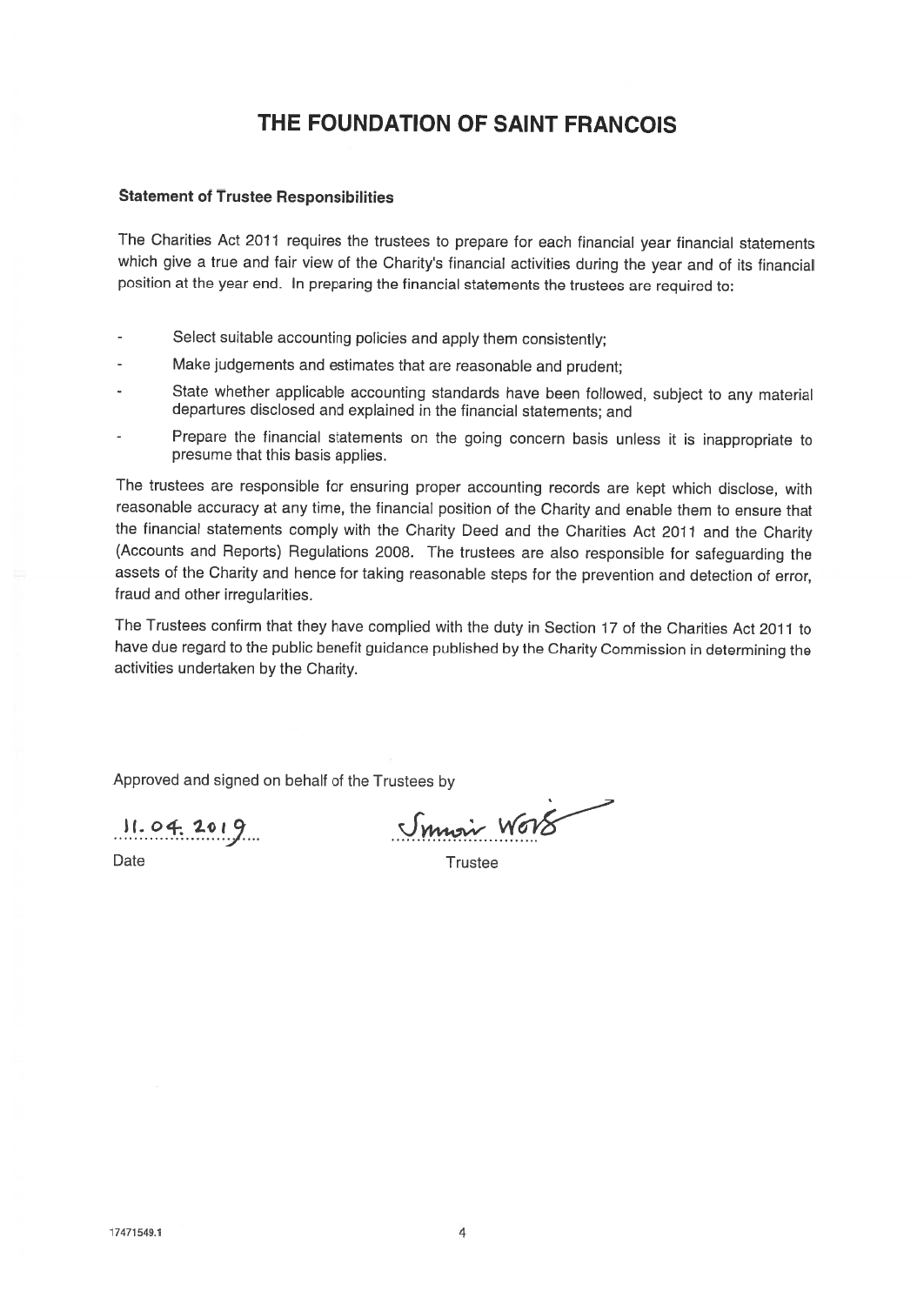### Independent examiner's repor<sup>t</sup> to the trustees of The Foundation of Saint Francois

<sup>I</sup> repor<sup>t</sup> to the trustees on my examination of the accounts of the Charity for the year ended <sup>30</sup> June 2018, which are set out on pages <sup>6</sup> to 11.

### Responsibilities and basis of repor<sup>t</sup>

As the charity trustees of the Trust you are responsible for the preparation of the accounts in accordance with the requirements of the Charities Act 2011 ('the Act').

I repor<sup>t</sup> in respec<sup>t</sup> of my examination of the Trust's accounts carried out under section 145 of the 2011 Act and in carrying out my examination <sup>I</sup> have followed all the applicable Directions <sup>g</sup>iven by the Charity Commission under section 145 (5) (b) of the Act.

### Independent examiner's statement

<sup>I</sup> have completed my examination. <sup>I</sup> confirm that no material matters have come to my attention in connection with the examination <sup>g</sup>iving me cause to believe that in any material respect:

- <sup>1</sup> accounting records were not kept in respec<sup>t</sup> of the Trust as required by section <sup>130</sup> of the Act; or
- 2 the accounts do not accord with those records; or
- 3 the accounts do not comply with the applicable requirements concerning the form and content of the accounts set out in the Charities (Accounts and Reports) Regulations <sup>2008</sup> other than any requirement that the accounts give <sup>a</sup> 'true and fair' view which is not <sup>a</sup> matter considered as par<sup>t</sup> of an independent examination.

I have no concerns and have come across no other matters in connection with the examination to which attention should be drawn in this repor<sup>t</sup> in order to enable <sup>a</sup> proper understanding of the accounts to be reached.

Mrs Julia Strike TEP 50 Broadway London SW1H OBL

Date:  $15$  April 2019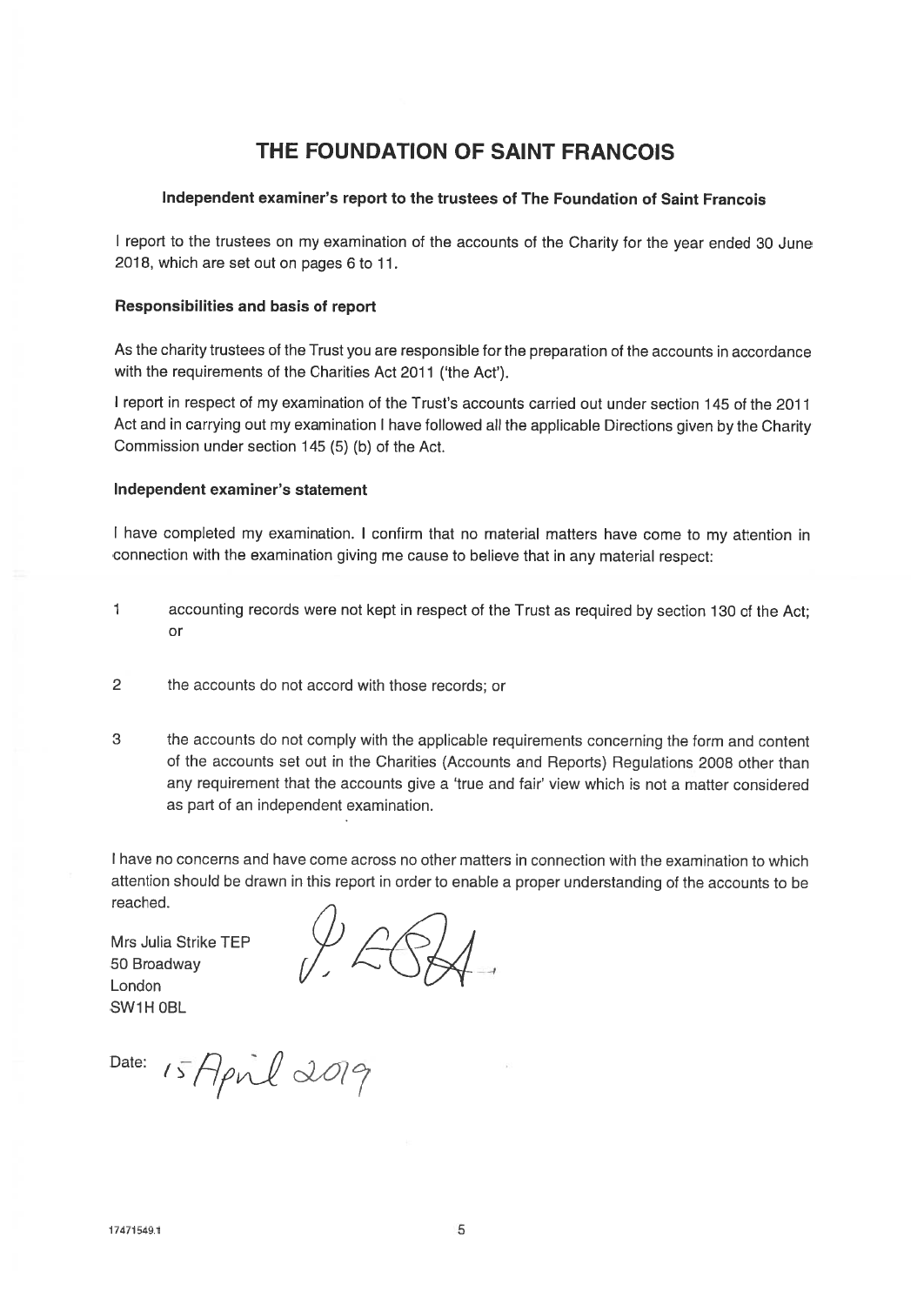## STATEMENT OF FINANCIAL ACTIVITIES for the period ended 30 June 2078

|                                                                                                 |              | THE FOUNDATION OF SAINT FRANCOIS                                              |                           |                                                         |                  |
|-------------------------------------------------------------------------------------------------|--------------|-------------------------------------------------------------------------------|---------------------------|---------------------------------------------------------|------------------|
|                                                                                                 |              | <b>STATEMENT OF FINANCIAL ACTIVITIES</b><br>for the period ended 30 June 2018 |                           |                                                         |                  |
| Income and Endowments from:                                                                     | <b>Notes</b> | <b>Unrestricted</b><br><b>Fund</b><br>£                                       | <b>Fund</b><br>£          | <b>Contingency Total Funds Total Funds</b><br>2018<br>£ | 2017<br>£        |
| Donations                                                                                       | $\mathbf{2}$ |                                                                               | 104,123                   | 104,123                                                 | 243,179          |
| Investments<br><b>Dividends</b><br>Interest                                                     |              | 559                                                                           |                           | 559                                                     | 131<br>6         |
| <b>Total incoming resources</b>                                                                 |              | 559                                                                           | 104,123                   | 104,682                                                 | 243,316          |
| <b>Expenditure on:</b>                                                                          |              |                                                                               |                           |                                                         |                  |
| <b>Fundraising costs</b><br>Investment management fees                                          | 3            | 1,980                                                                         |                           | 1,980                                                   | 1,247            |
| <b>Charitable expenditure:</b>                                                                  |              |                                                                               |                           |                                                         |                  |
| <b>Charitable Grants</b><br>Support costs                                                       | 4<br>5       | 3,000<br>3,202                                                                |                           | 3,000<br>3,202                                          | 10,000<br>12,498 |
| <b>Total resources expended</b>                                                                 |              | 8,182                                                                         |                           | 8,182                                                   | 23,745           |
| <b>NET INCOME/EXPENDITURE</b>                                                                   |              | (7,623)                                                                       | 104,123                   | 96,500                                                  | 219,571          |
| Other recognised gains/losses<br>Exchange rate gains (losses)<br>Gains/(losses) on investments: |              | (2,504)                                                                       | (50)                      | (2, 554)                                                | (4,760)          |
| -realised<br>-unrealised                                                                        | 6<br>6       | 66<br>18,621                                                                  |                           | 66<br>18,621                                            | (915)<br>536     |
| Net movement in funds                                                                           |              | 8,560                                                                         | 104,073                   | 112,633                                                 | 214,431          |
| Balances brought forward                                                                        |              | 106,464                                                                       | 107,967                   | 214,431                                                 |                  |
| <b>Balances carried forward</b><br>at 30 June 2018                                              |              | 115,024<br>$\overline{E}$                                                     | $\overline{E}$<br>212,040 | $\overline{\mathbf{f}}$<br>327,064<br>$\overline{E}$    | 214,431          |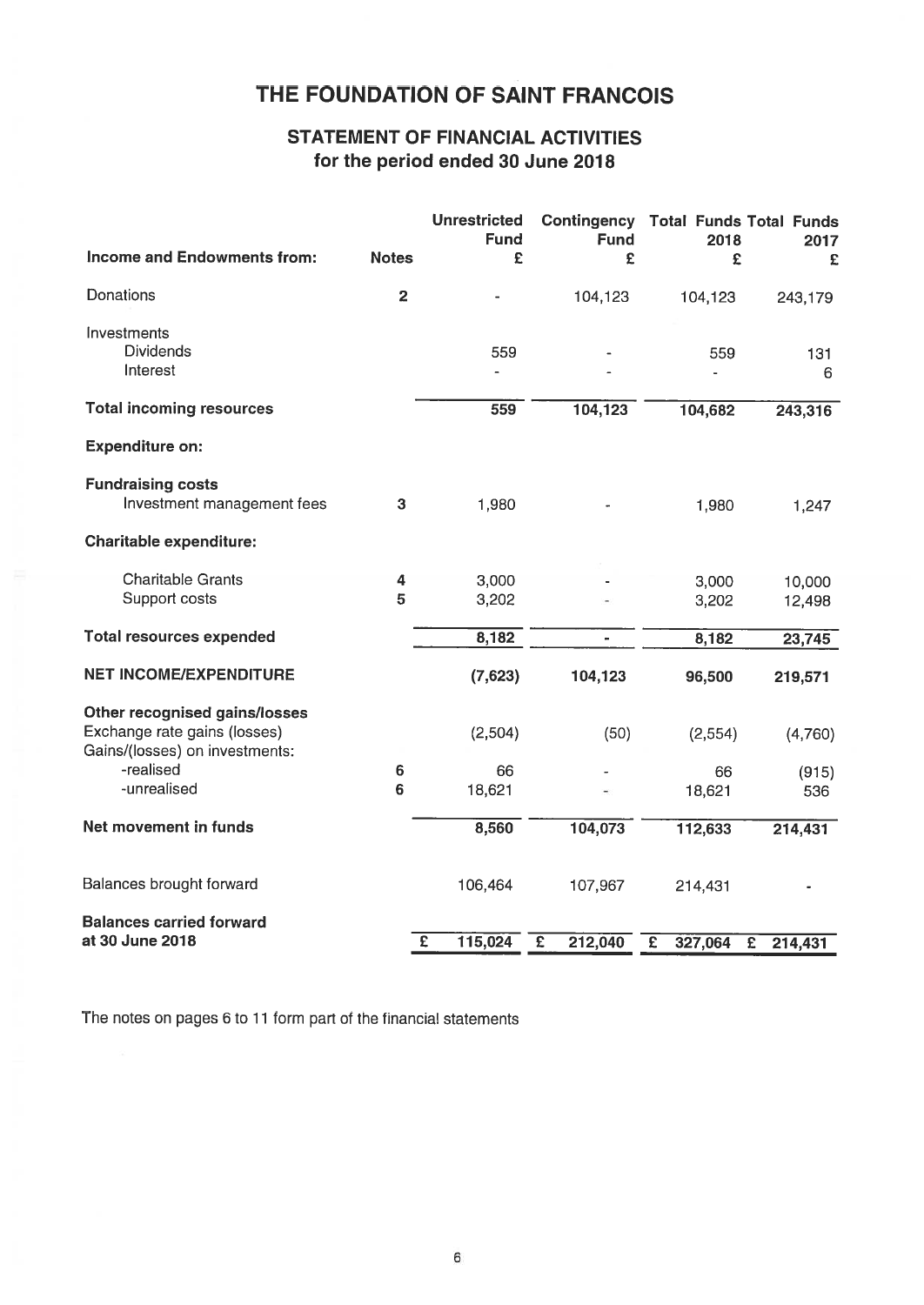## BALANCE SHEET as at 30 June 2018

|                                                         |                  | <b>Unrestricted</b><br><b>Fund</b> | <b>Contingency</b><br><b>Fund</b> | <b>Total</b><br><b>Funds</b><br>2018 | <b>Total</b><br><b>Funds</b><br>2017 |
|---------------------------------------------------------|------------------|------------------------------------|-----------------------------------|--------------------------------------|--------------------------------------|
|                                                         | <b>Notes</b>     | £                                  | £                                 | £                                    | £                                    |
| <b>Fixed Assets</b><br>Investments                      | 6                | 92,128                             |                                   | 92,128                               | 27,704                               |
| <b>Current Assets</b><br>Cash at bank                   | 8                | 22,896                             | 212,040                           | 234,936                              | 187,747                              |
|                                                         |                  | 115,024                            | 212,040                           | 327,064                              | 215,451                              |
| <b>Creditors</b><br>Amounts falling due within one year | $\boldsymbol{9}$ |                                    |                                   |                                      | 1,020                                |
| <b>Net Assets</b>                                       |                  | 115,024<br>£                       | £212,040                          | £327,064                             | $£$ 214,431                          |
| <b>Represented By:</b>                                  |                  |                                    |                                   |                                      |                                      |
| 30 June 2018 balances as page 4                         |                  | 115,024<br>£                       | £212,040                          | £327,064                             | £ $214,431$                          |

The notes on pages <sup>6</sup> to 11 form par<sup>t</sup> of the financial statements

Approved and signed on behalf of the trustees by:<br>
<del>( ) with the trustees by:</del>

Date:

 $11.04.2019$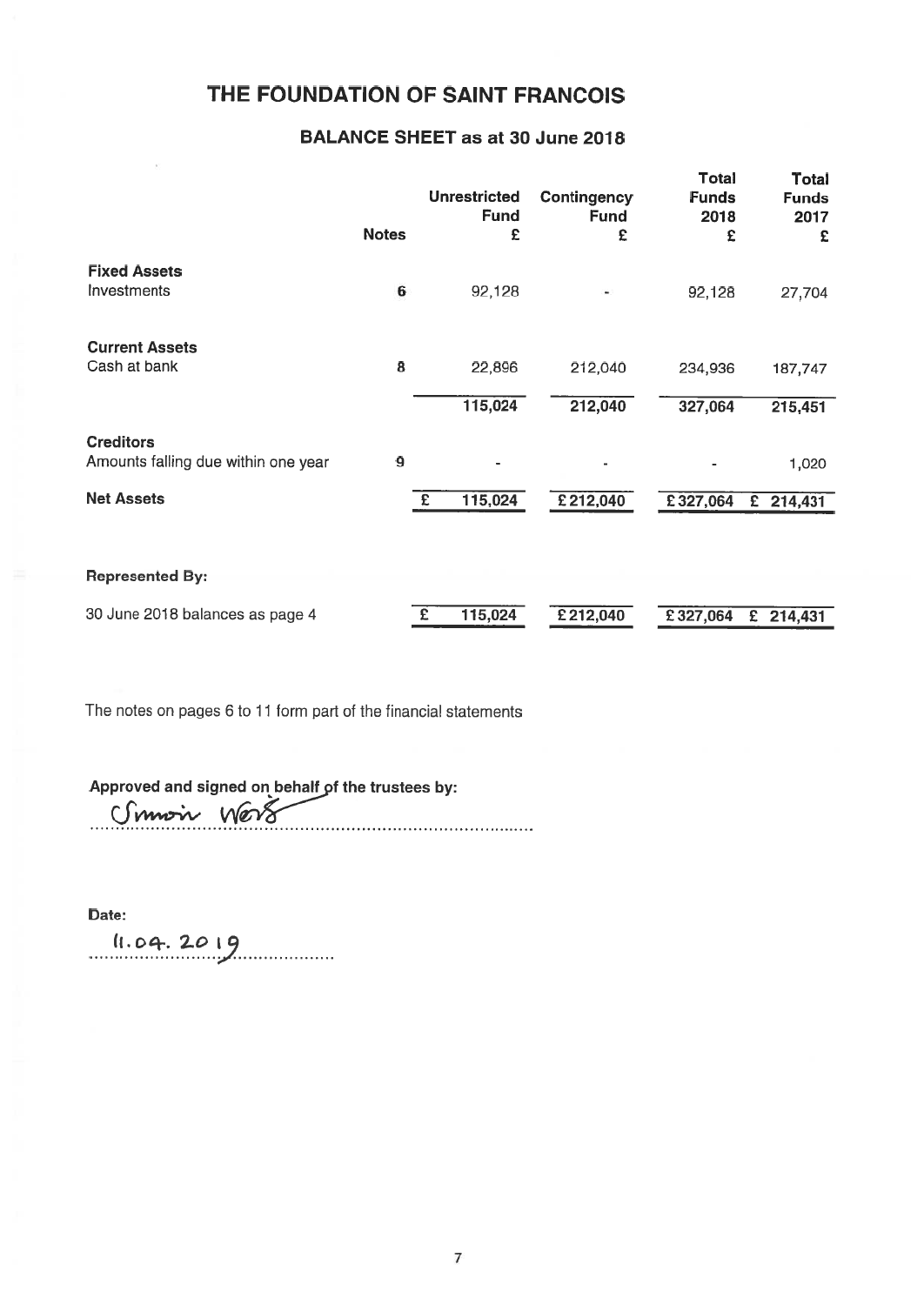### Notes forming par<sup>t</sup> of the financial statements 30 June 2018

#### 1 PRINCIPAL ACCOUNTING POLICIES

### Accounting Convention

The financial statements have been prepared under the historical cost convention, with the exception that the investments are shown at market value at the balance sheet date in accordance with the Statement of Recommended Practice: Accounting and Reporting by Charities preparing their accounts in accordance with the Financial Reporting Standard applicable in the UK and Republic of Ireland (FRS 102) (effective, <sup>1</sup> January 2015), and the Charities Act 2011. The Charity constitutes <sup>a</sup> public benefit entity as defined by FRS 102. Having assessed the Charity's financial position and <sup>p</sup>lans for the foreseeable future, the Trustees are satisfied that it remains appropriate to prepare the financial statements on <sup>a</sup> going concern basis. Where necessary, estimates and judgements are based on historical experience and other factors.

#### **Income**

This is included in the Statement of Financial Activities when: The charity becomes entitled to the resources, the trustees are virtually certain they will receive the resources; and the monetary value can be measured with sufficient reliability.

#### **Expenditure**

Expenditure is accounted for on an accruals basis. All administration expenses are charitable suppor<sup>t</sup> costs. Donations are recorded when the trustees have made the decision to pay them, unless the donations are subject to conditions being fulfilled.

#### Funds Accounting

Unrestricted funds are those which are used for the genera<sup>l</sup> advancement of the Charity's objectives. The Contingency Fund is held for distribution by the Trustees under the terms of the ERGA dated 1 December 2016.

#### **Foreign Currencies**

Transactions in Euros and <sup>U</sup> <sup>S</sup> Dollars are shown in this account in sterling. They are converted using the exchange rate applicable at the date of the relevant transaction. Assets and liabilities denominated in foreign currencies at the year end are translated into sterling at year end rates. If currencies are exchanged, the actual values, as converted, are used.

#### **Investments**

Investments represen<sup>t</sup> UK and foreign quoted securities and are stated at market value.

| <b>2 DONATIONS RECEIVED</b>      | <b>Unrestricted</b><br>Fund<br>£ | Contingency<br><b>Fund</b> | Total<br>2018<br>£       | Total<br>2017 |
|----------------------------------|----------------------------------|----------------------------|--------------------------|---------------|
| Count Xavier de la Rochefoucauld | z                                | ۰                          |                          | 5,000         |
| <b>Solent Trust</b>              |                                  | -                          |                          | 7,603         |
| Foundation of St Benedict        |                                  |                            | $\overline{\phantom{a}}$ | 119,776       |
| St Benedict of Nursia Foundation |                                  | 104.123                    | 104,123                  | 110,800       |
|                                  |                                  | 104,123                    | 104, 123                 | £ 243,179     |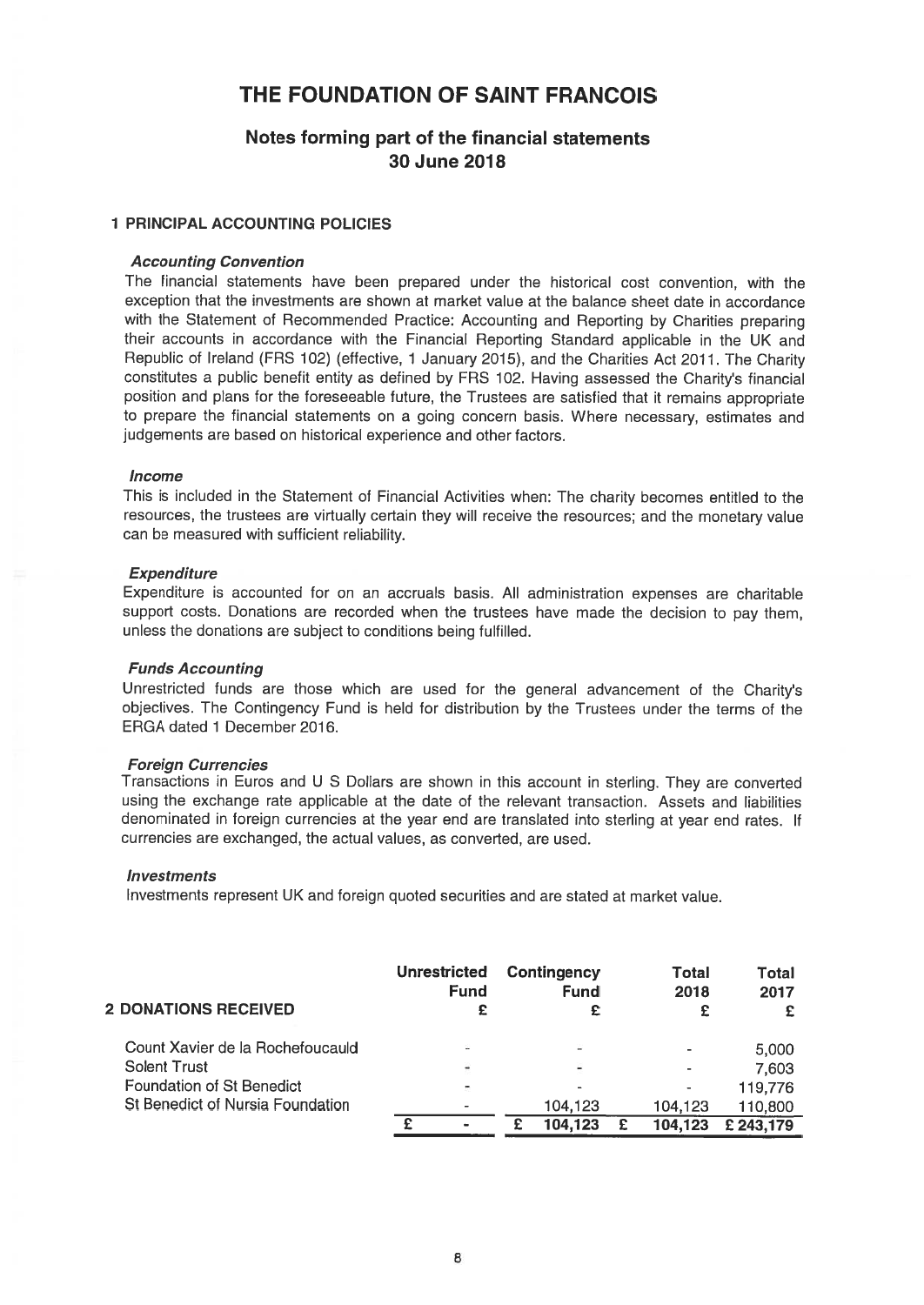### Notes forming par<sup>t</sup> of the financial statements 30 June 2018

| <b>3 FUNDRAISING COSTS</b>                                     |                                        |                | <b>Unrestricted</b><br><b>Fund</b><br>£      |                         | Contingency<br><b>Fund</b><br>£  |                         | <b>Total</b><br>2018<br>£                                |                | <b>Total</b><br>2017<br>£               |
|----------------------------------------------------------------|----------------------------------------|----------------|----------------------------------------------|-------------------------|----------------------------------|-------------------------|----------------------------------------------------------|----------------|-----------------------------------------|
| Rathbones Investment Management                                |                                        | E              | 1,980                                        | £                       |                                  | £                       | 1,980                                                    | £              | 1,980                                   |
|                                                                |                                        |                |                                              |                         |                                  |                         |                                                          |                |                                         |
| <b>4 CHARITABLE GRANTS</b>                                     |                                        |                |                                              |                         |                                  |                         |                                                          |                |                                         |
| <b>Caritas Anchor House</b>                                    |                                        | £              | 3,000                                        | £                       |                                  | £                       | 3,000                                                    | £              | 10,000                                  |
|                                                                |                                        |                |                                              |                         |                                  |                         |                                                          |                |                                         |
| <b>5 CHARITABLE EXPENDITURE</b><br>(support costs)             |                                        |                |                                              |                         |                                  |                         |                                                          |                |                                         |
| Bircham Dyson Bell - administration fee<br><b>Bank charges</b> |                                        |                | 3,202                                        |                         |                                  |                         | 3,202                                                    |                | 12,480<br>18                            |
|                                                                |                                        | $\overline{f}$ | 3,202                                        | $\overline{\mathbf{f}}$ |                                  | $\overline{\mathbf{f}}$ | 3,202                                                    | $\overline{E}$ | 12,498                                  |
|                                                                |                                        |                |                                              |                         |                                  |                         |                                                          |                |                                         |
| <b>6 INVESTMENTS</b>                                           | <b>Balance</b><br>30 June<br>2017<br>£ |                | <b>Purchases</b><br>at cost<br>£             |                         | <b>Disposals</b><br>at cost<br>£ |                         | <b>Realised &amp;</b><br><b>Unrealised</b><br>Gains<br>£ |                | <b>Balance</b><br>30 June<br>2,018<br>£ |
| <b>Unrestricted Main Fund</b>                                  | £ 27,704                               | £              | 48,479                                       | £                       | 2,741                            |                         | £18,686 £                                                |                | 92,128                                  |
|                                                                |                                        |                | Realised gains 2018<br>Unrealised gains 2018 |                         |                                  |                         | £66<br>£18,621                                           |                |                                         |

Historic cost at 30 June 2018 <br>E 73,524

All investments are listed on <sup>a</sup> recognised stock exchange. There following holdings accounted for more than 5% of the portfolio by value:

|          | %     |
|----------|-------|
| Alphabet | 13.93 |
| Amazon   | 20.96 |
| Facebook | 7.19  |
| Hermes   | 5.03  |
| Netflix  | 12.87 |
| Tesla    | 7.05  |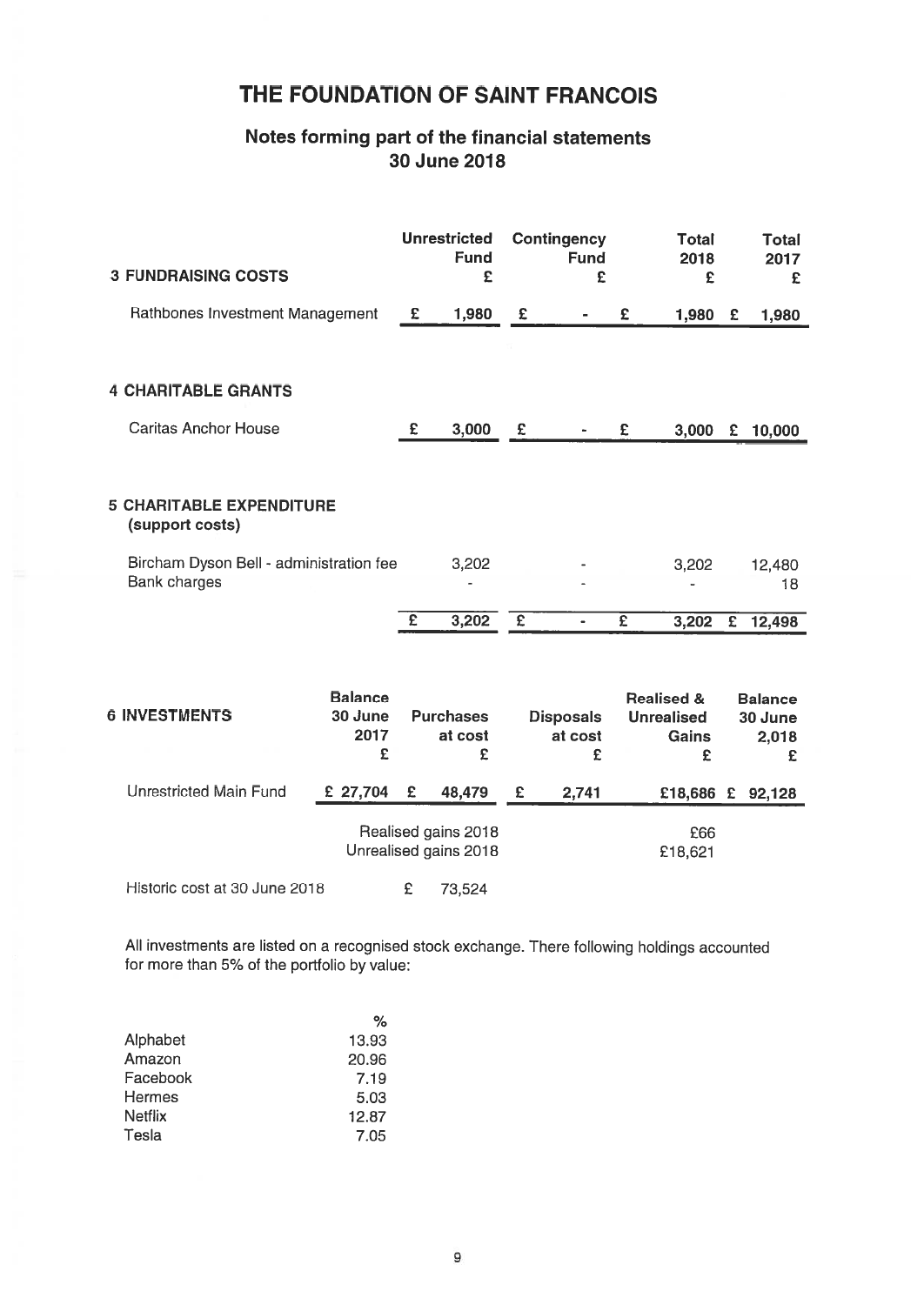## Notes forming par<sup>t</sup> of the financial statements 30 June 2018

### 7 TRUSTEES REMUNERATION

Mr S P Weil is a partner in the firm Bircham Dyson Bell LLP which is responsible for the general administration and accountancy for the Charity. In the period covered by the accounts, fees were charged in the accounts for Bircham Dyson Bell LLP's services of £3,202 (2017- £12,480). This figure includes the costs involved in the initial set up of the charity.

The Trustees individually received no remuneration or reimbursed expenses during the period under review.

| <b>8 CASH AT BANK</b>                                                                                                             |   | <b>Unrestricted</b><br><b>Fund</b><br>£ |                         | <b>Contingency</b><br><b>Fund</b><br>£ |                         | <b>Total</b><br>2018<br>£                                 | <b>Total</b><br>2017<br>£                                 |
|-----------------------------------------------------------------------------------------------------------------------------------|---|-----------------------------------------|-------------------------|----------------------------------------|-------------------------|-----------------------------------------------------------|-----------------------------------------------------------|
| Bircham Dyson Bell (Barclays) (USD)<br>Rathbones Invest Mgmt (£)<br>Rathbones Invest Mgmt (USD)<br>Rathbones Invest Mgmt (EURO)   |   | (2,720)<br>25,232<br>384                |                         | 212,040                                |                         | (2,720)<br>237,272<br>384                                 | 1,360<br>188,731<br>188,731<br>(2, 343)                   |
|                                                                                                                                   | E | 22,896                                  | £                       | 212,040                                | $\overline{\epsilon}$   | 234,936                                                   | £ 376,479                                                 |
| <b>Currency equivalents</b><br>Bircham Dyson Bell (Barclays) (USD)<br>Rathbones Invest Mgmt (USD)<br>Rathbones Invest Mgmt (EURO) |   | 313,483<br>434                          |                         |                                        |                         | 313,483<br>434                                            | 1,764<br>244,798<br>(2,664)                               |
| <b>9 CREDITORS</b>                                                                                                                |   |                                         |                         |                                        |                         |                                                           |                                                           |
| Bircham Dyson Bell LLP                                                                                                            | £ |                                         | £                       |                                        | £                       |                                                           | £<br>1,020                                                |
| <b>10 ANALYSIS OF FUND ASSETS AND LIABILITIES</b><br>Investments<br><b>Current Assets</b><br><b>Creditors</b>                     |   | 92,128<br>22,896                        |                         | 212,040                                |                         | <b>Total</b><br>2018<br>£<br>92,128<br>234,936            | <b>Total</b><br>2017<br>£<br>27,704<br>187,747<br>(1,020) |
| <b>Total Net Assets</b>                                                                                                           | £ | 115,024                                 | $\overline{\mathbf{f}}$ | 212,040                                | $\overline{\mathbf{f}}$ | 327,064                                                   | £214,431                                                  |
| Investments<br><b>Current Assets</b><br><b>Creditors</b>                                                                          |   | 27,704<br>79,780<br>(1,020)             |                         | 107,967                                |                         | <b>Total</b><br>2017<br>£<br>27,704<br>187,747<br>(1,020) | <b>Total</b><br>2016<br>£                                 |
| <b>Total Net Assets</b>                                                                                                           | £ | 106,464                                 | £                       | 107,967                                | $\overline{\mathbf{f}}$ | 214,431                                                   | $\overline{\mathbf{f}}$<br>$\qquad \qquad \blacksquare$   |